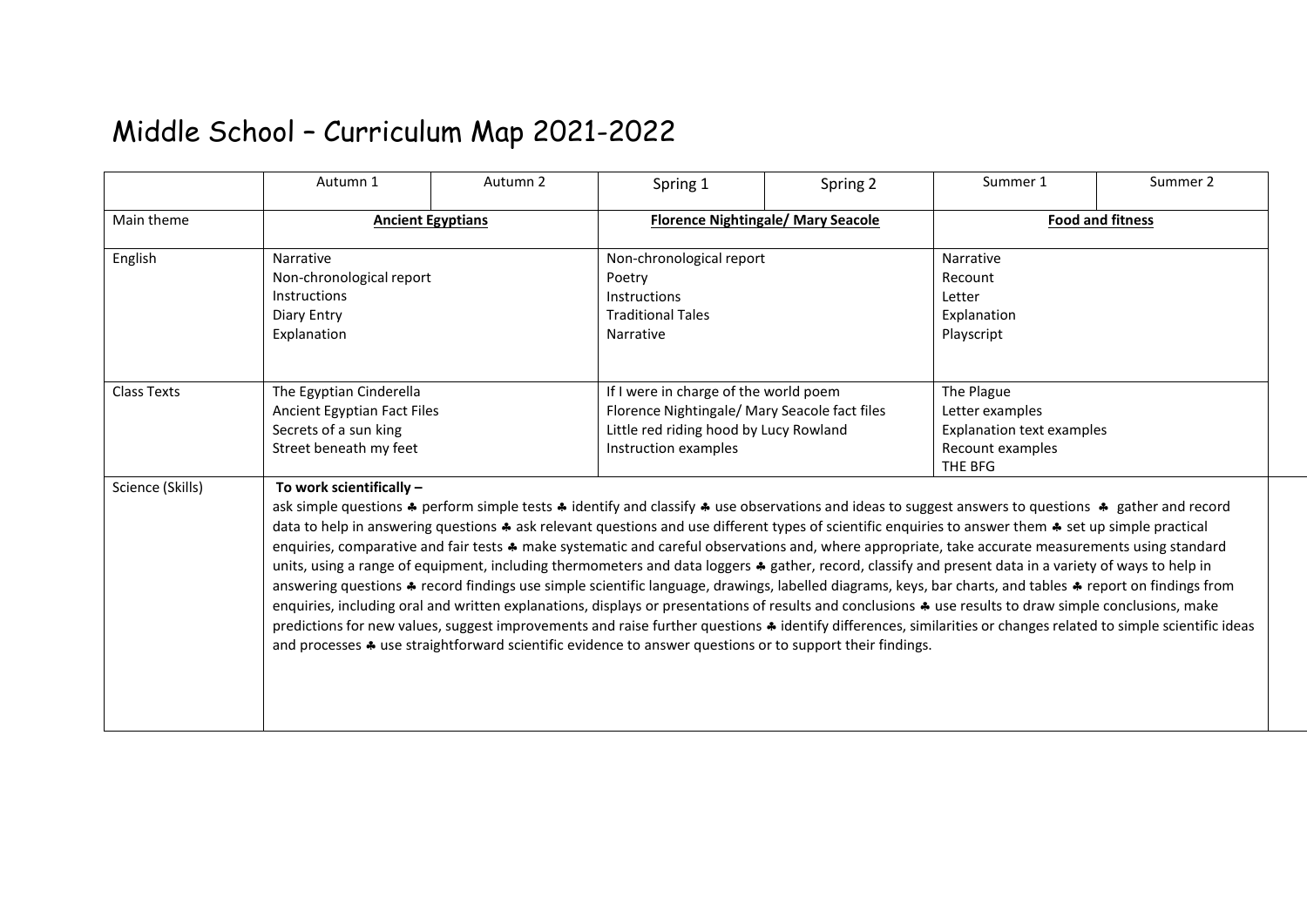| Science (Knowledge) | <b>Rocks and soil</b>                                                                                                                                                                                                                                                                                                                               | <b>Plants</b>                                                                                                                                                                                                                                                                                                                                                                                                                                                                                                                                                                                                                                                                                                                                                              | <b>Animals including humans</b>                                                                                                                                                                                                                                                                                                                                                                                                                                                                                                                                                                                                                                    |
|---------------------|-----------------------------------------------------------------------------------------------------------------------------------------------------------------------------------------------------------------------------------------------------------------------------------------------------------------------------------------------------|----------------------------------------------------------------------------------------------------------------------------------------------------------------------------------------------------------------------------------------------------------------------------------------------------------------------------------------------------------------------------------------------------------------------------------------------------------------------------------------------------------------------------------------------------------------------------------------------------------------------------------------------------------------------------------------------------------------------------------------------------------------------------|--------------------------------------------------------------------------------------------------------------------------------------------------------------------------------------------------------------------------------------------------------------------------------------------------------------------------------------------------------------------------------------------------------------------------------------------------------------------------------------------------------------------------------------------------------------------------------------------------------------------------------------------------------------------|
|                     | compare and group together different<br>$\bullet$<br>kinds of rocks on the basis of their<br>appearance and simple physical<br>properties<br>describe in simple terms how fossils are<br>$\bullet$<br>formed when things that have lived are<br>trapped within rock<br>recognise that soils are made from rocks<br>$\bullet$<br>and organic matter. | observe and describe how seeds and<br>bulbs grow into mature plants<br>find out and describe how plants need<br>water, light and a suitable temperature<br>to grow and stay healthy<br>identify and describe the functions of<br>$\bullet$<br>different parts of flowering plants: roots,<br>stem/trunk, leaves and flowers<br>explore the requirements of plants for<br>$\bullet$<br>life and growth (air, light, water,<br>nutrients from soil, and room to grow)<br>and how they vary from plant to plant<br>investigate the way in which water is<br>transported within plants<br>explore the part that flowers play in the<br>$\bullet$<br>life cycle of flowering plants, including<br>pollination, seed formation and seed<br>dispersal.<br><b>States of Matter</b> | describe the importance for humans of<br>exercise, eating the right amounts of<br>different types of food, and hygiene.<br>identify that animals, including humans,<br>need the right types and amount of<br>nutrition, and that they cannot make<br>their own food; they get nutrition from<br>what they eat<br>describe the simple functions of the basic<br>parts of the digestive system in humans<br>identify the different types of teeth in<br>humans and their simple functions<br><b>Earth and Space</b><br>Describe the movement of the Earth<br>relative to the Sun in the solar system.<br>Describe the movement of the Moon<br>relative to the Earth. |
|                     |                                                                                                                                                                                                                                                                                                                                                     | Compare and group materials together,<br>$\bullet$<br>according to whether they are solids, liquids<br>or gases.<br>Observe that some materials change state<br>$\bullet$<br>when they are heated or cooled, and<br>measure the temperature at which this<br>happens in degrees Celsius (°C), building on<br>their teaching in mathematics.<br>Identify the part played by evaporation<br>$\bullet$<br>and condensation in the water cycle and<br>associate the rate of evaporation with<br>temperature.                                                                                                                                                                                                                                                                   |                                                                                                                                                                                                                                                                                                                                                                                                                                                                                                                                                                                                                                                                    |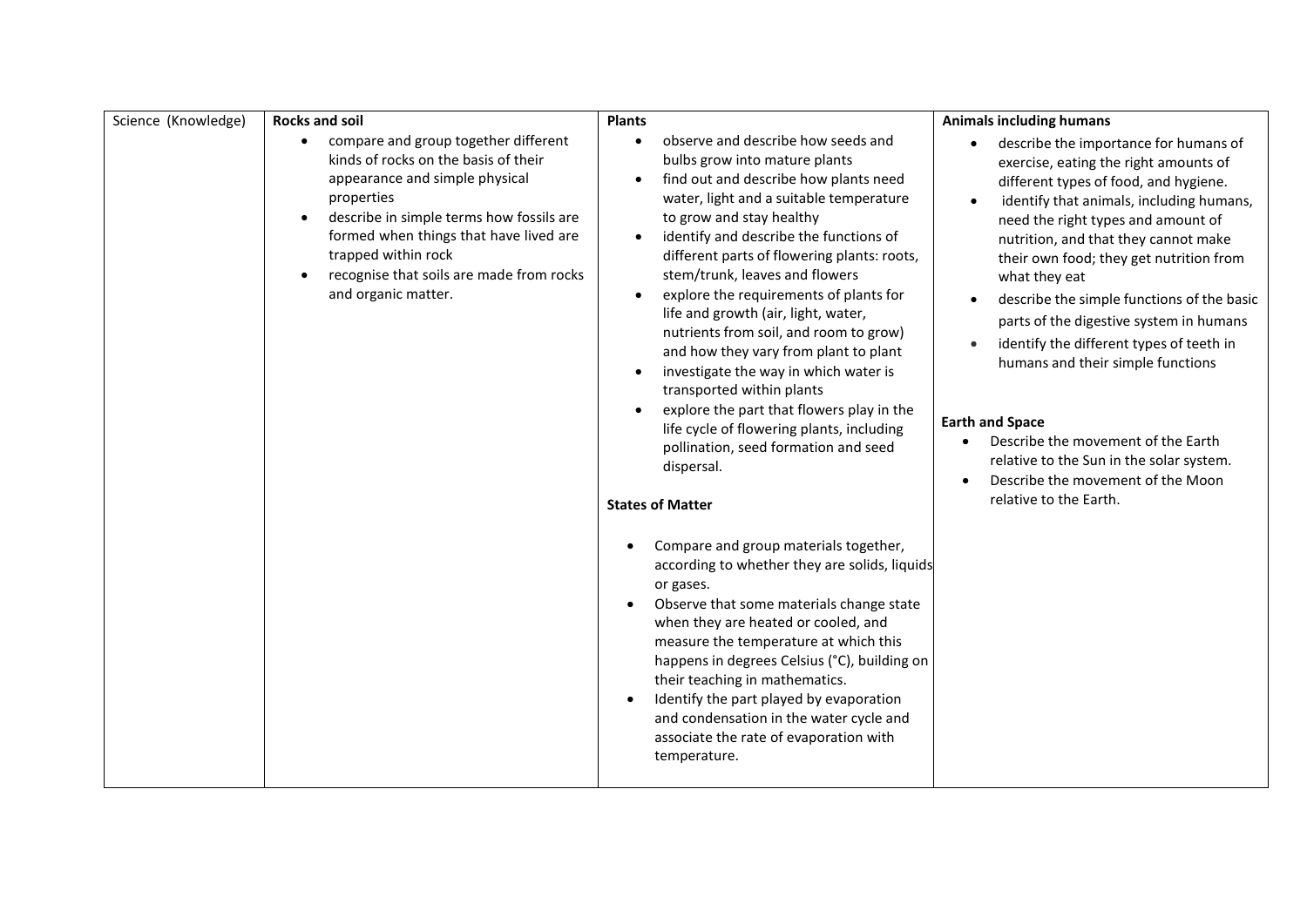| History | <b>Ancient Evgpt</b>                                                                                                                                                                                                                                                                                                                                                                                                                                                                                                   | <b>Florence Nightingale/ Mary Seacole</b>                                                                                                                                                                                                                                                                                                                                                                                                                                                                                                                                                                                                            | The railway revolution                                                                                                                                                                                                                                                                                                                |
|---------|------------------------------------------------------------------------------------------------------------------------------------------------------------------------------------------------------------------------------------------------------------------------------------------------------------------------------------------------------------------------------------------------------------------------------------------------------------------------------------------------------------------------|------------------------------------------------------------------------------------------------------------------------------------------------------------------------------------------------------------------------------------------------------------------------------------------------------------------------------------------------------------------------------------------------------------------------------------------------------------------------------------------------------------------------------------------------------------------------------------------------------------------------------------------------------|---------------------------------------------------------------------------------------------------------------------------------------------------------------------------------------------------------------------------------------------------------------------------------------------------------------------------------------|
|         | Understand some of the ways in<br>which we find out about the past<br>and identify different ways in<br>which it is represented/ Children<br>should understand how our<br>knowledge of the past is<br>constructed from a range of<br>sources.<br>ask and answer questions, using<br>other sources to show that they<br>know and understand key features<br>of events/regularly address and<br>sometimes devise historically valid<br>questions about change, cause,<br>similarity and difference, and<br>significance. | Pupils should develop an awareness of<br>the past, using common words and<br>phrases relating to the passing of time.<br>They should know where the people and<br>events they study fit within a<br>chronological framework and identify<br>similarities and differences between<br>ways of life in different periods.<br>They should use a wide vocabulary of<br>everyday historical terms.<br>They should ask and answer questions,<br>choosing and using parts of stories and<br>other sources to show that they know<br>and understand key features of events.<br>They should understand some of the<br>ways in which we find out about the past | Pupils should identify similarities<br>$\bullet$<br>and differences between ways of<br>life in different periods.<br>Children should choose and use<br>parts of stories and other sources<br>to show that they know and<br>understand key features of events.<br>Children should note connections,<br>contrasts and trends over time. |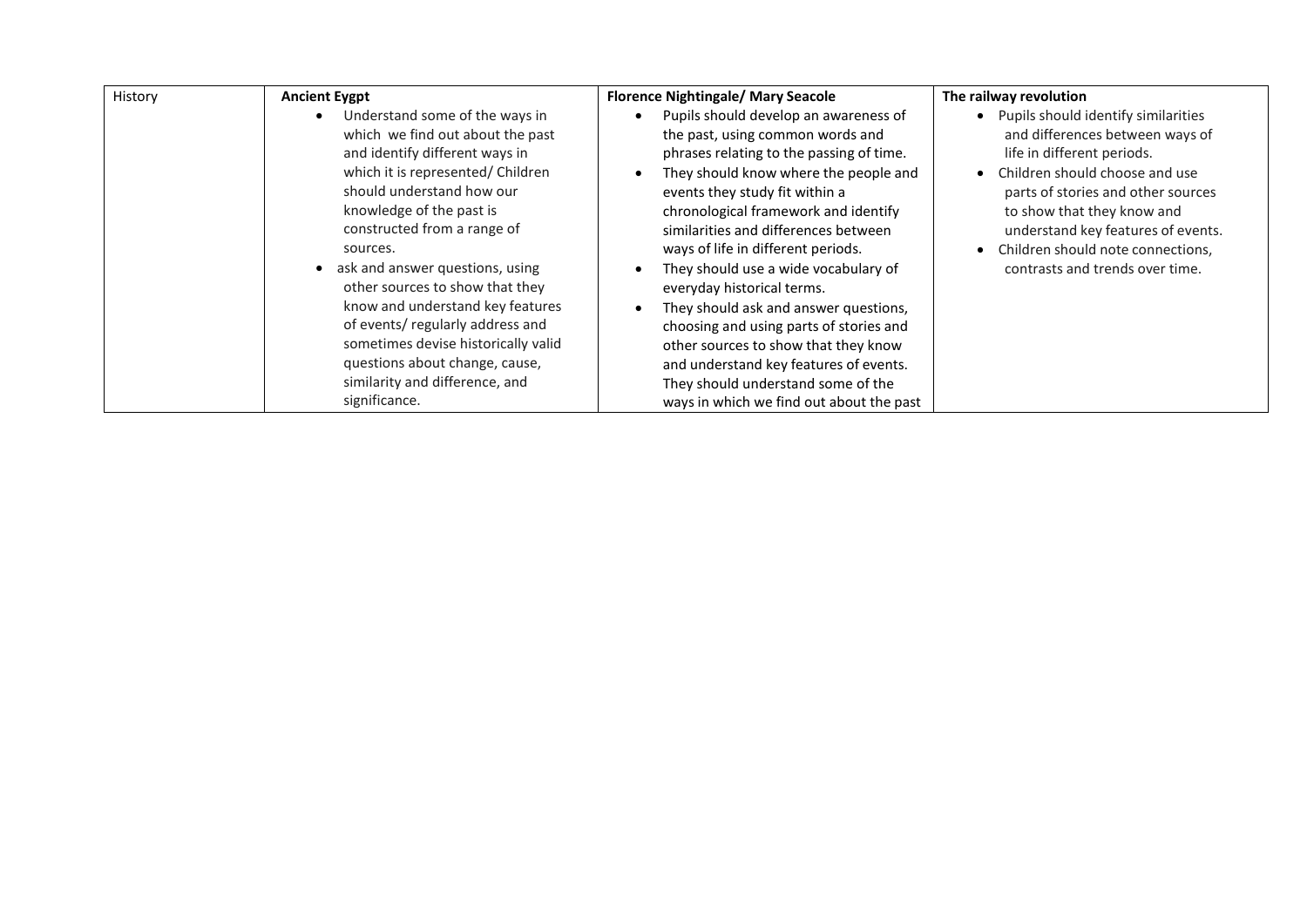|           | develop an awareness of the                                                        | and identify different ways in which it is             |                           |
|-----------|------------------------------------------------------------------------------------|--------------------------------------------------------|---------------------------|
|           | past, using common words and                                                       | represented.                                           |                           |
|           | phrases relating to the passing                                                    |                                                        |                           |
|           | of time. They should know                                                          |                                                        |                           |
|           | where the people and events                                                        |                                                        |                           |
|           | they study fit within a                                                            |                                                        |                           |
|           | chronological framework/                                                           |                                                        |                           |
|           | continue to develop a                                                              |                                                        |                           |
|           | chronologically secure                                                             |                                                        |                           |
|           | knowledge and understanding                                                        |                                                        |                           |
|           | of British, local and world                                                        |                                                        |                           |
|           | history, establishing clear                                                        |                                                        |                           |
|           | narratives within and across the                                                   |                                                        |                           |
|           | periods they study.                                                                |                                                        |                           |
|           | Pupils should use a wide                                                           |                                                        |                           |
|           | vocabulary of everyday                                                             |                                                        |                           |
|           | historical terms.                                                                  |                                                        |                           |
|           |                                                                                    |                                                        |                           |
|           |                                                                                    |                                                        |                           |
|           |                                                                                    |                                                        |                           |
| Geography | Place knowledge                                                                    | <b>Locational Knowledge</b>                            | <b>Physical Georgaphy</b> |
|           | Comparing UK to Non- European country                                              | identify the position and significance of<br>$\bullet$ | The Water Cycle           |
|           |                                                                                    | latitude, longitude, Equator, Northern                 |                           |
|           | Ask and answer geographical questions such<br>$\bullet$                            | Hemisphere, Southern Hemisphere, the                   |                           |
|           | as what is this place like? What or who will I                                     | Tropics of Cancer and Capricorn, Arctic and            |                           |
|           | see in this place? What do people do in this                                       | Antarctic Circle, the Prime/Greenwich                  |                           |
|           | place?                                                                             | Meridian and time zones (including day and             |                           |
|           | Identify the key human and physical features<br>$\bullet$                          | night)                                                 |                           |
|           | of a location in order to say if it is a city,                                     |                                                        |                           |
|           | town, village, coastal or rural area                                               |                                                        |                           |
|           | use aerial photographs and plan perspectives<br>$\bullet$                          |                                                        |                           |
|           | to recognise landmarks and basic human and                                         |                                                        |                           |
|           | physical features; devise a simple map; and                                        |                                                        |                           |
|           | use and construct basic symbols in a key;                                          |                                                        |                           |
|           | use simple fieldwork and observational skills<br>$\bullet$                         |                                                        |                           |
|           | to study the geography of their school and its                                     |                                                        |                           |
|           | grounds and the key human and physical<br>features of its surrounding environment. |                                                        |                           |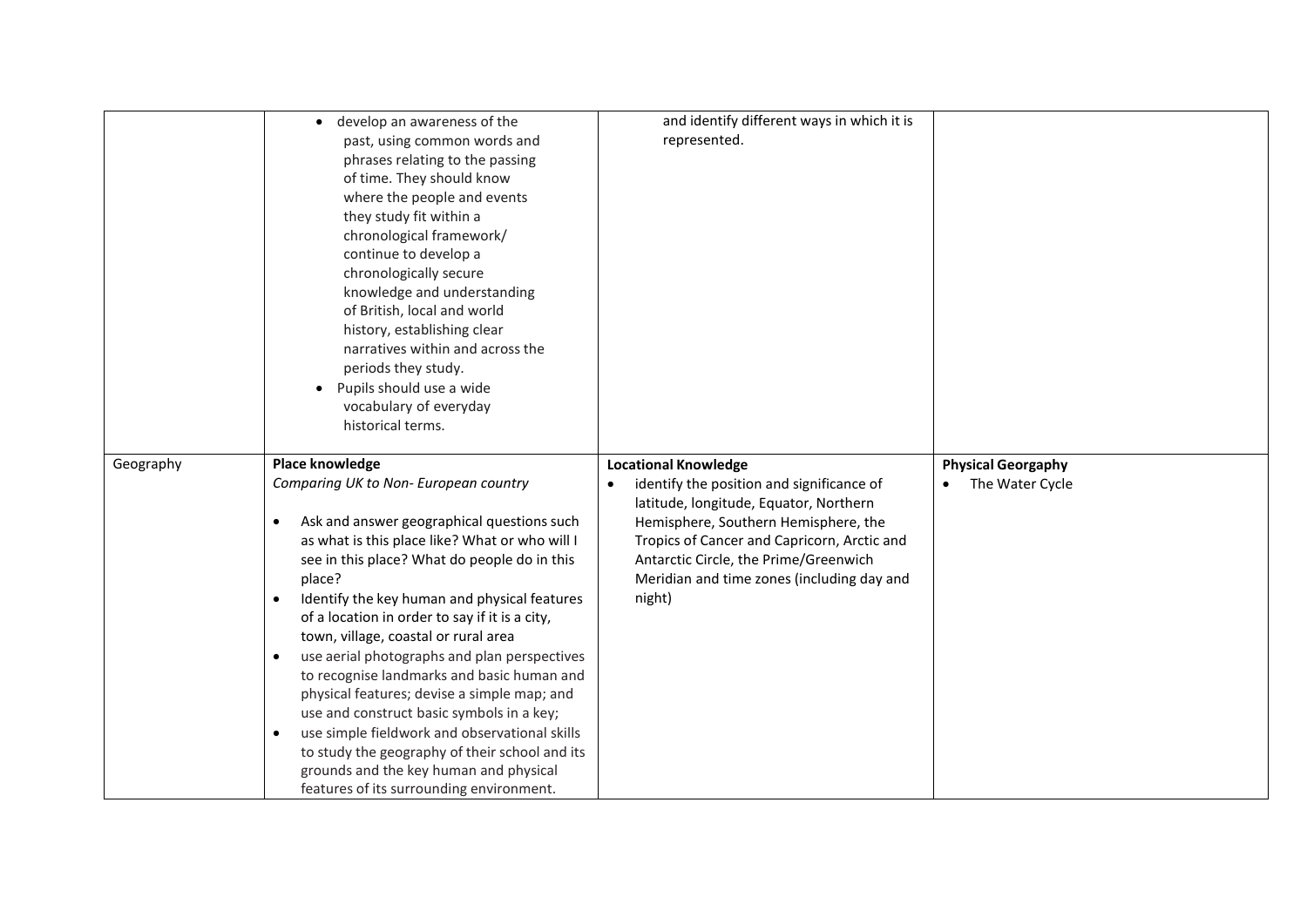| Design and<br>Technology | <b>Egyptian death masks</b><br>design purposeful, functional, appealing<br>$\bullet$<br>products for themselves and other users<br>based on design criteria<br>generate, develop, model and communicate<br>$\bullet$<br>their ideas through talking, drawing,<br>templates, mock-ups and, where appropriate,<br>information and communication technology<br>Make<br>select from and use a range of tools and<br>$\bullet$<br>equipment to perform practical tasks [for<br>example, cutting, shaping, joining and<br>finishing]<br>select from and use a wide range of materials<br>and components, including construction<br>materials, textiles and ingredients, according<br>to their characteristics Evaluate<br>explore and evaluate a range of existing<br>$\bullet$<br>products<br>evaluate their ideas and products against<br>$\bullet$<br>design criteria Technical knowledge<br>build structures, exploring how they can be<br>$\bullet$<br>made stronger, stiffer and more stable | <b>Florence Nightingale lamp</b><br>• Use materials to practise drilling,<br>screwing, gluing and nailing materials to make and<br>strengthen products.                                                                                                                                                                                   | <b>Food Technology</b><br>use the basic principles of a healthy and<br>varied diet to prepare dishes<br>understand where food comes from.<br>$\bullet$<br>understand and apply the principles of a<br>$\bullet$<br>healthy and varied diet<br>prepare and cook a variety of predominantly<br>savory dishes using a range of cooking<br>techniques<br>understand seasonality, and know where and<br>how a variety of ingredients are grown,<br>reared, caught and processed. |
|--------------------------|----------------------------------------------------------------------------------------------------------------------------------------------------------------------------------------------------------------------------------------------------------------------------------------------------------------------------------------------------------------------------------------------------------------------------------------------------------------------------------------------------------------------------------------------------------------------------------------------------------------------------------------------------------------------------------------------------------------------------------------------------------------------------------------------------------------------------------------------------------------------------------------------------------------------------------------------------------------------------------------------|-------------------------------------------------------------------------------------------------------------------------------------------------------------------------------------------------------------------------------------------------------------------------------------------------------------------------------------------|-----------------------------------------------------------------------------------------------------------------------------------------------------------------------------------------------------------------------------------------------------------------------------------------------------------------------------------------------------------------------------------------------------------------------------------------------------------------------------|
| Art                      | Egyptian head wear<br>• Develop ideas from starting points<br>throughout the curriculum.<br>• Collect information, sketches and resources.<br>• Adapt and refine ideas as they progress.<br>• Explore ideas in a variety of ways.<br>• Comment on artworks using visual language<br>• Use a number of brush techniques using thick<br>and thin brushes to produce shapes, textures,<br>patterns and lines.                                                                                                                                                                                                                                                                                                                                                                                                                                                                                                                                                                                   | Drawing/Sketching<br>• Use different harnesses of pencils to show line,<br>tone and texture.<br>• Annotate sketches to explain and<br>elaborate ideas.<br>• Sketch lightly (no need to use a rubber to correct<br>mistakes).<br>• Use shading to show light and shadow.<br>• Use hatching and cross hatching to show<br>tone and texture. | Printing<br>• Use layers of two or more colours.<br>• Replicate patterns observed in natural or<br>built environments.<br>• Make printing blocks (e.g. from coiled<br>string glued to a block).<br>• Make precise repeating patterns.                                                                                                                                                                                                                                       |